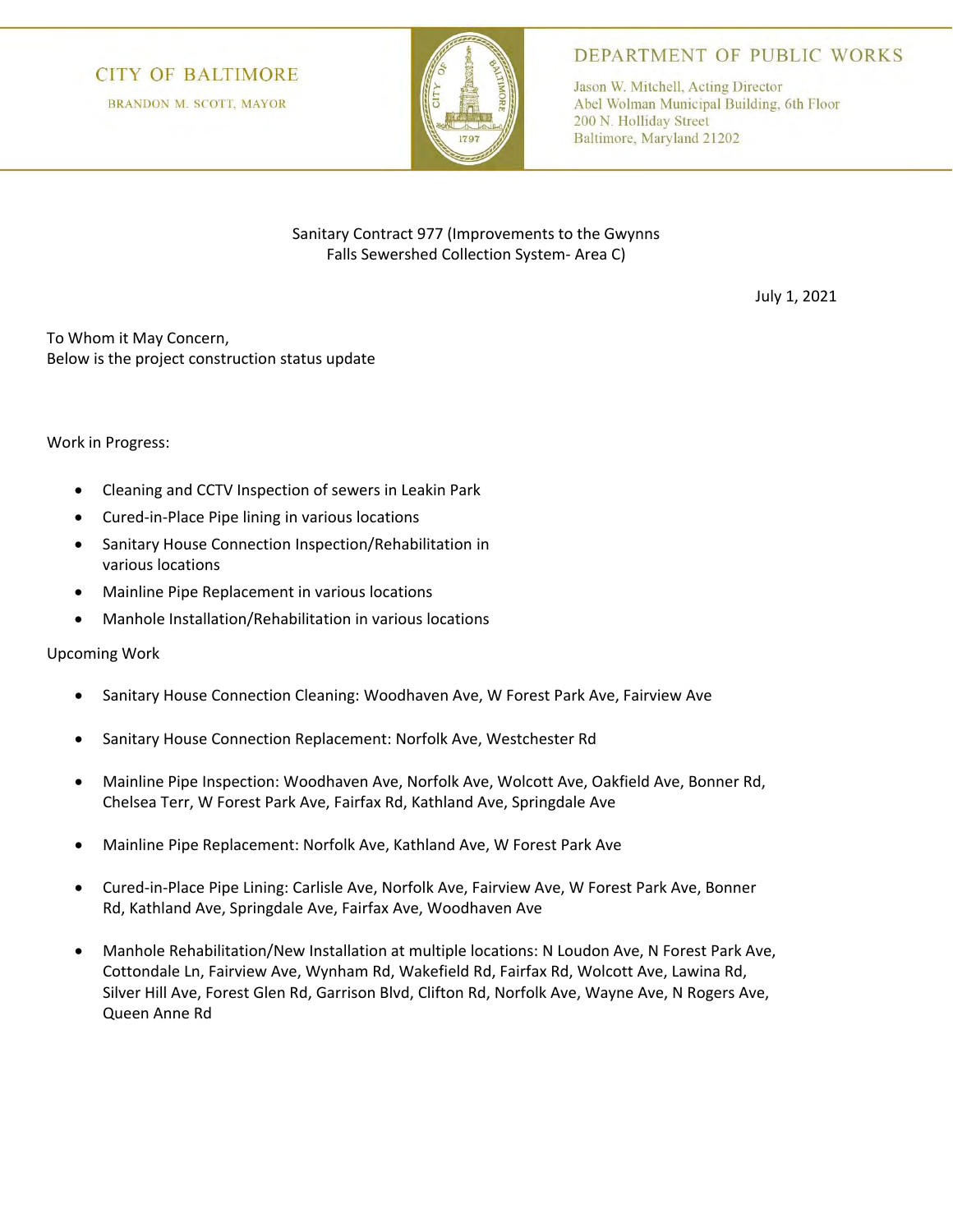

Below are some pictures to highlight work accomplished to-date.